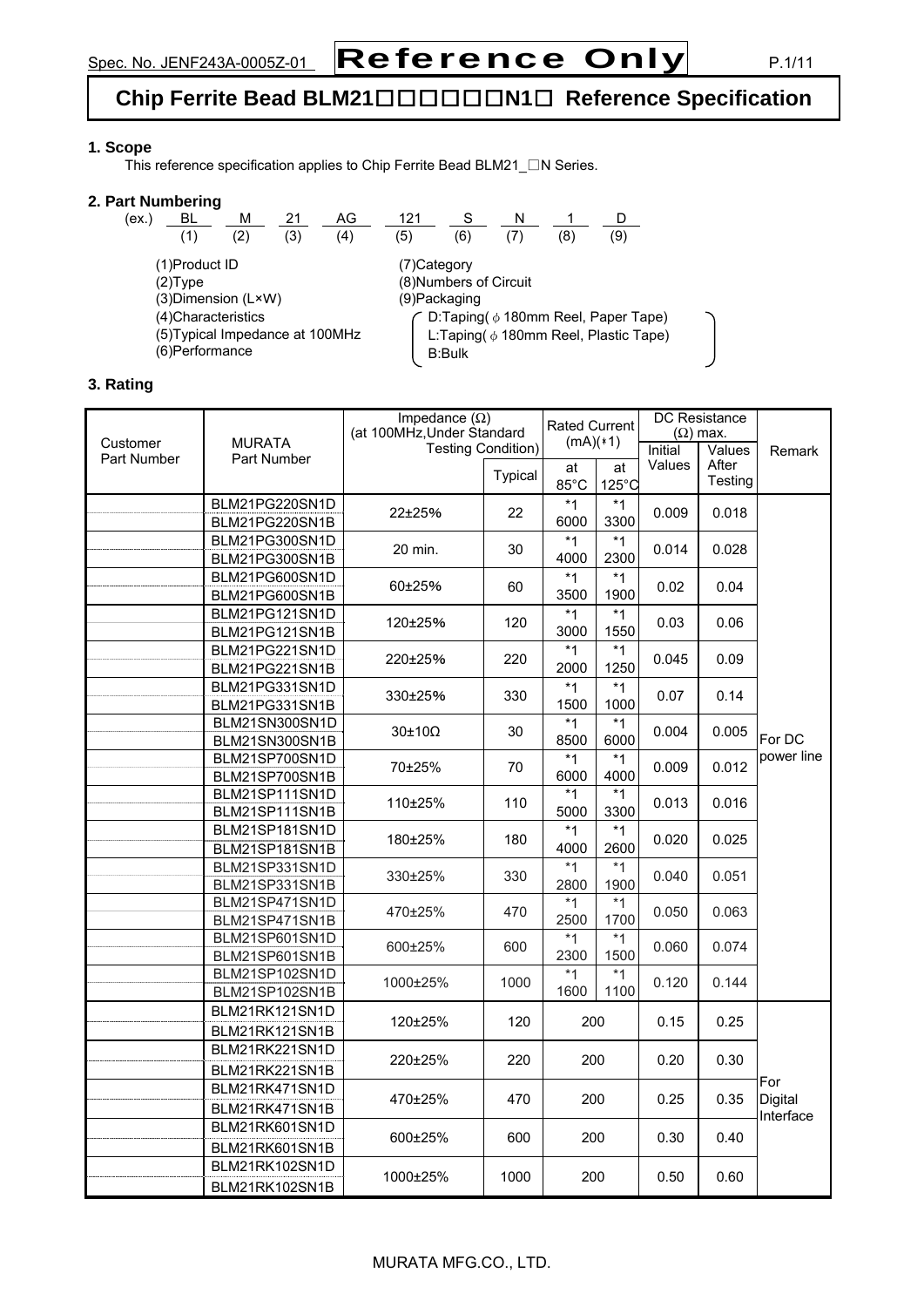# Spec. No. JENF243A-0005Z-01 P.2/11 Reference Only

| Customer<br>Part Number | <b>MURATA</b><br>Part Number     | Impedance $(\Omega)$<br>(at 100MHz, Under Standard<br><b>Testing Condition)</b> |         | <b>Rated Current</b><br>(mA) | <b>DC</b> Resistance<br>$(\Omega)$ max.<br>$\overline{\text{Initial}}$<br>Values |                  | Remark      |
|-------------------------|----------------------------------|---------------------------------------------------------------------------------|---------|------------------------------|----------------------------------------------------------------------------------|------------------|-------------|
|                         |                                  |                                                                                 | Typical |                              | Values                                                                           | After<br>Testing |             |
|                         | BLM21BB050SN1D                   | 5±25%                                                                           | 5       | 1000                         | 0.02                                                                             | 0.04             |             |
|                         | BLM21BB050SN1B<br>BLM21BB600SN1D |                                                                                 |         |                              |                                                                                  |                  |             |
|                         | BLM21BB600SN1B                   | 60±25%                                                                          | 60      | 800                          | 0.13                                                                             | 0.23             |             |
|                         | BLM21BB750SN1D                   |                                                                                 |         |                              |                                                                                  |                  |             |
|                         | BLM21BB750SN1B                   | 75±25%                                                                          | 75      | 700                          | 0.16                                                                             | 0.26             |             |
|                         | BLM21BB121SN1D                   |                                                                                 |         |                              |                                                                                  |                  |             |
|                         | BLM21BB121SN1B                   | 120±25%                                                                         | 120     | 600                          | 0.19                                                                             | 0.29             |             |
|                         | BLM21BD121SN1D                   |                                                                                 |         |                              |                                                                                  |                  |             |
|                         | BLM21BD121SN1B                   | 120±25%                                                                         | 120     | 350                          | 0.25                                                                             | 0.35             |             |
|                         | BLM21BB151SZ1D                   |                                                                                 |         |                              |                                                                                  |                  |             |
|                         | BLM21BB151SZ1B                   | 150±25%                                                                         | 150     | 600                          | 0.21                                                                             | 0.31             |             |
|                         | BLM21BD151SN1D                   |                                                                                 |         |                              |                                                                                  |                  |             |
|                         | BLM21BD151SN1B                   | 150±25%                                                                         | 150     | 350                          | 0.25                                                                             | 0.35             |             |
|                         | BLM21BB201SN1D                   |                                                                                 |         |                              |                                                                                  |                  |             |
|                         | BLM21BB201SN1B                   | 200±25%                                                                         | 200     | 500                          | 0.26                                                                             | 0.36             |             |
|                         | BLM21BB221SN1D                   |                                                                                 |         |                              |                                                                                  |                  |             |
|                         | BLM21BB221SN1B                   | 220±25%                                                                         | 220     | 500                          | 0.26                                                                             | 0.36             |             |
|                         | BLM21BD221SN1D                   |                                                                                 |         |                              |                                                                                  |                  |             |
|                         | BLM21BD221SN1B                   | 220±25%                                                                         | 220     | 350                          | 0.25                                                                             | 0.35             |             |
|                         | BLM21BB331SN1D                   | 330±25%                                                                         | 330     | 400                          | 0.33                                                                             | 0.43             |             |
|                         | BLM21BB331SN1B                   |                                                                                 |         |                              |                                                                                  |                  | For         |
|                         | BLM21BD331SN1D                   | 330±25%                                                                         | 330     | 300                          | 0.3                                                                              | 0.4              | high speed  |
|                         | BLM21BD331SN1B                   |                                                                                 |         |                              |                                                                                  |                  | signal line |
|                         | BLM21BD421SN1D                   | 420±25%                                                                         | 420     | 300                          | 0.3                                                                              | 0.4              |             |
|                         | BLM21BD421SN1B                   |                                                                                 |         |                              |                                                                                  |                  |             |
|                         | BLM21BB471SN1D<br>BLM21BB471SN1B | 470±25%                                                                         | 470     | 400                          | 0.40                                                                             | 0.50             |             |
|                         | BLM21BD471SN1D                   |                                                                                 |         |                              |                                                                                  |                  |             |
|                         | BLM21BD471SN1B                   | 470±25%                                                                         | 470     | 300                          | 0.35                                                                             | 0.45             |             |
|                         | BLM21BD601SN1D                   |                                                                                 |         |                              |                                                                                  |                  |             |
|                         | BLM21BD601SN1B                   | 600±25%                                                                         | 600     | 300                          | 0.35                                                                             | 0.45             |             |
|                         | BLM21BD751SN1D                   |                                                                                 |         |                              |                                                                                  |                  |             |
|                         | BLM21BD751SN1B                   | 750±25%                                                                         | 750     | 250                          | 0.4                                                                              | 0.5              |             |
|                         | BLM21BD102SN1D                   |                                                                                 |         |                              |                                                                                  |                  |             |
|                         | BLM21BD102SN1B                   | 1000±25%                                                                        | 1000    | 250                          | 0.4                                                                              | 0.5              |             |
|                         | BLM21BD152SN1D                   | 1500±25%                                                                        | 1500    | 250                          | 0.45                                                                             | 0.55             |             |
|                         | BLM21BD152SN1B                   |                                                                                 |         |                              |                                                                                  |                  |             |
|                         | BLM21BD182SN1D                   | 1800±25%                                                                        | 1800    | 250                          | 0.5                                                                              | 0.6              |             |
|                         | BLM21BD182SN1B                   |                                                                                 |         |                              |                                                                                  |                  |             |
|                         | BLM21BD222SN1L                   | 1600 min.                                                                       | 2250    | 250                          | 0.6                                                                              | 0.7              |             |
|                         | BLM21BD222SN1B                   |                                                                                 |         |                              |                                                                                  |                  |             |
|                         | BLM21BD222TN1D                   | 2200±25%                                                                        | 2200    | 200                          | 0.6                                                                              | 0.7              |             |
|                         | BLM21BD222TN1B                   |                                                                                 |         |                              |                                                                                  |                  |             |
|                         | BLM21BD272SN1L<br>BLM21BD272SN1B | 2700±25%                                                                        | 2700    | 200                          | 0.8                                                                              | 0.9              |             |
|                         |                                  |                                                                                 |         |                              |                                                                                  |                  |             |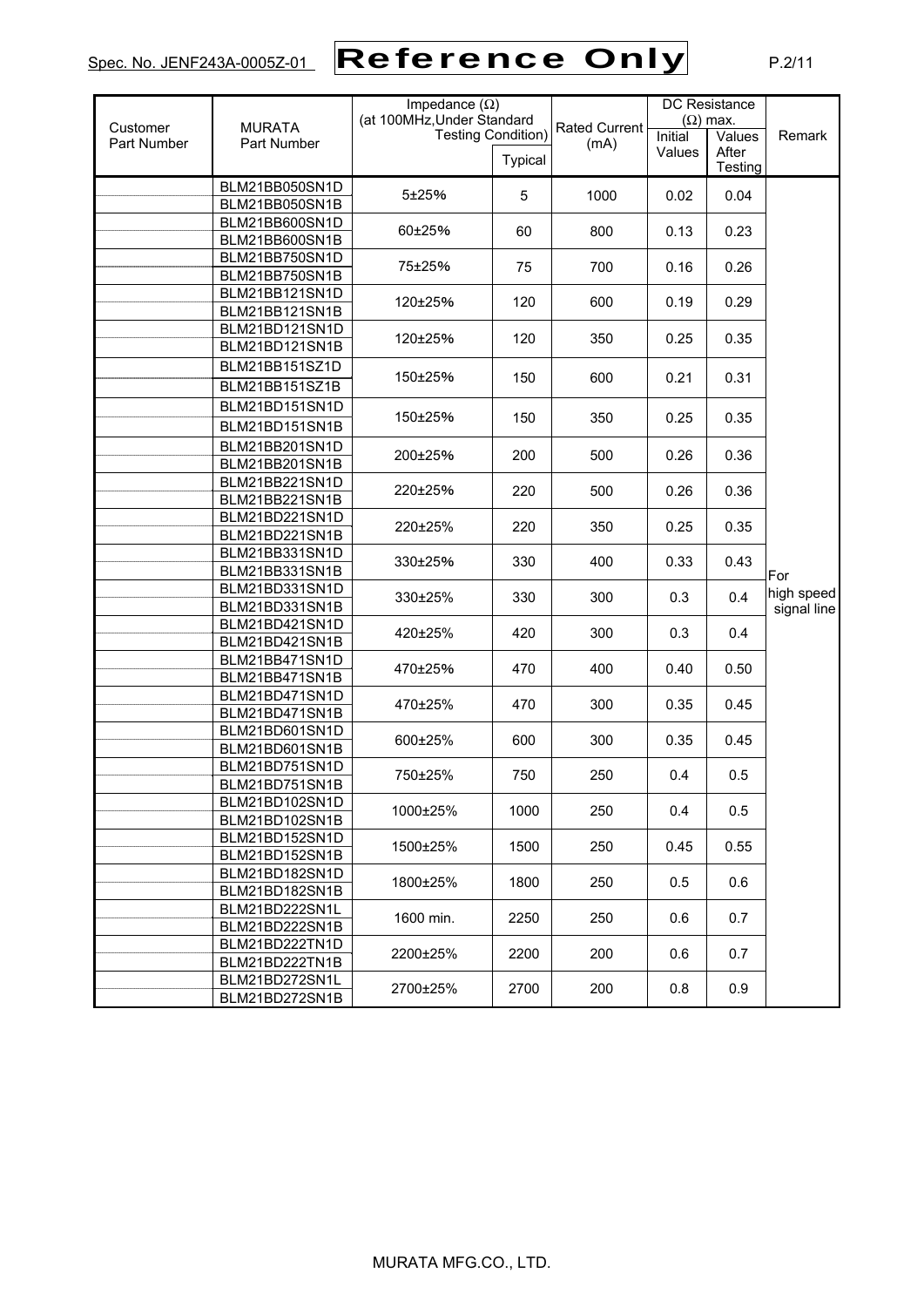# Spec. No. JENF243A-0005Z-01 Reference Only P.3/11

| Customer<br>Part Number | <b>MURATA</b><br>Part Number     | Impedance $(\Omega)$<br>(at 100MHz, Under Standard<br><b>Testing Condition)</b><br><b>Typical</b> |      | <b>Rated Current</b><br>(mA) | Initial<br>Values | DC Resistance<br>$(\Omega)$ max.<br>Values<br>After<br><b>Testing</b> | Remark         |
|-------------------------|----------------------------------|---------------------------------------------------------------------------------------------------|------|------------------------------|-------------------|-----------------------------------------------------------------------|----------------|
|                         | BLM21AG121SN1D<br>BLM21AG121SN1B | 120±25%                                                                                           | 120  | 1000                         | 0.09              | 0.19                                                                  |                |
|                         | BLM21AG151SN1D<br>BLM21AG151SN1B | 150±25%                                                                                           | 150  | 1000                         | 0.09              | 0.19                                                                  |                |
|                         | BLM21AG221SN1D<br>BLM21AG221SN1B | 220±25%                                                                                           | 220  | 900                          | 0.12              | 0.22                                                                  |                |
|                         | BLM21AG331SN1D<br>BLM21AG331SN1B | 330±25%                                                                                           | 330  | 800                          | 0.15              | 0.25                                                                  | For<br>general |
|                         | BLM21AG471SN1D<br>BLM21AG471SN1B | 470±25%                                                                                           | 470  | 700                          | 0.18              | 0.28                                                                  | use            |
|                         | BLM21AG601SN1D<br>BLM21AG601SN1B | 600±25%                                                                                           | 600  | 700                          | 0.2               | 0.3                                                                   |                |
|                         | BLM21AG102SN1D<br>BLM21AG102SN1B | 1000±25%                                                                                          | 1000 | 600                          | 0.27              | 0.37                                                                  |                |

• Operating Temperature : -55°C to +125°C • Storage Temperature : -55°C to +125°C

(Note)As for Rated current marked with \*1, Rated Current is derated as right figure depending on the operating temperature.



#### **4. Style and Dimensions**



|  | $0.85 \pm 0.2$                     | $0.5 \pm 0.2$               |  |
|--|------------------------------------|-----------------------------|--|
|  | 2.0±0.2   1.25±0.2 for 21BD222SN10 |                             |  |
|  |                                    | 21BD272SN10 for 21BD272SN10 |  |
|  | $1.25 \pm 0.2$                     | $0.3 \pm 0.2$               |  |
|  |                                    | (in mm)                     |  |

#### **5. Marking**

No marking.

# **6.Standard Testing Conditions**

< Unless otherwise specified > < In case of doubt > Temperature : Ordinary Temp. (15 °C to 35 °C ) Temperature : 20 °C ± 2 °C Humidity : Ordinary Humidity (25%(RH) to 85%(RH)) Humidity : 60%(RH) to 70%(RH)

■ Equivalent Circuit  $\circ$ 

Resistance element becomes<br>dominant at high frequencies.

■ Unit Mass (Typical value) 0.010g 0.014g ( for 21BD222SN1□/21BD272SN1 □)

Atmospheric pressure : 86kPa to 106kPa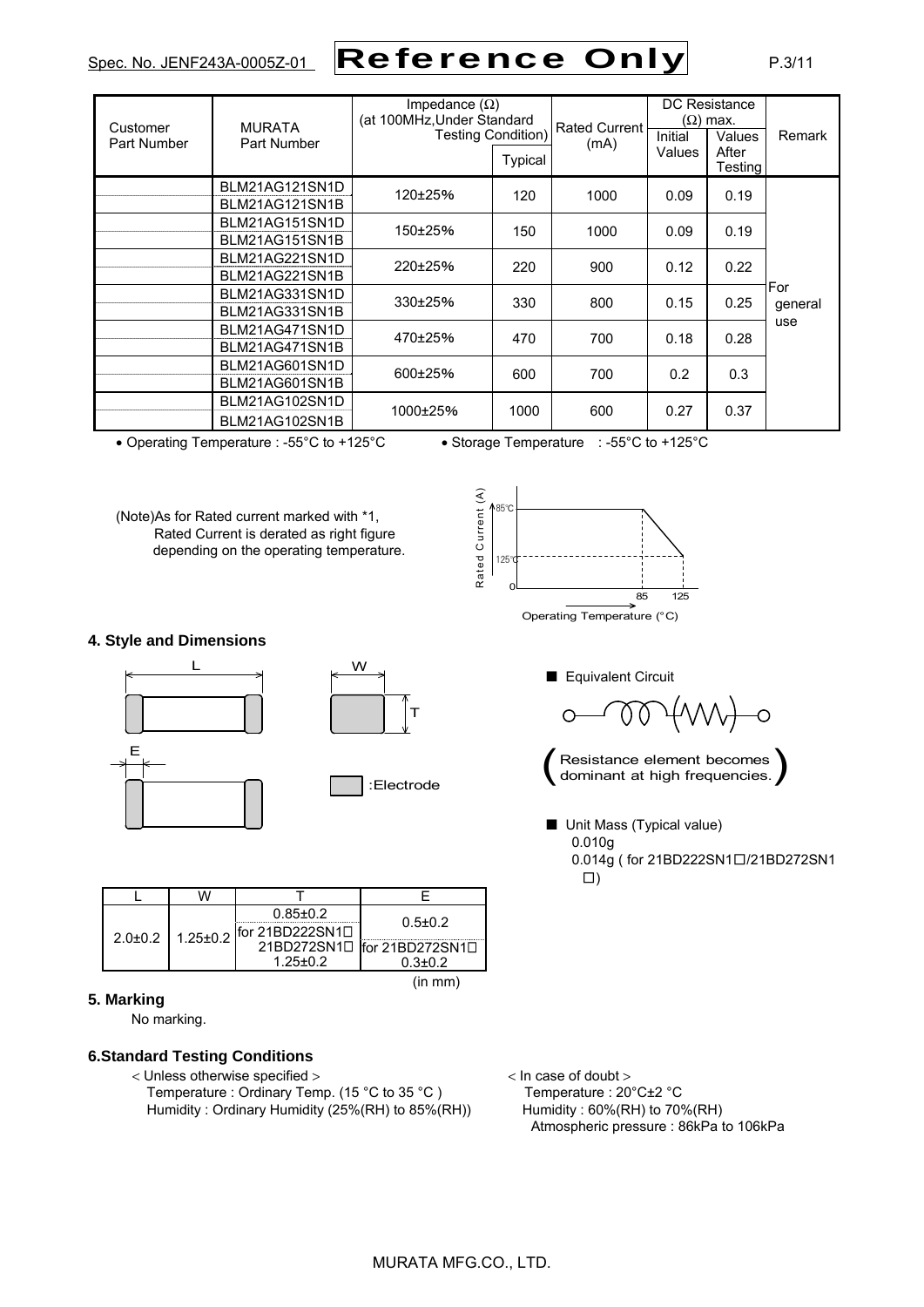

# **7. Specifications**

| <b>7-1. Electrical Performance</b> |                              |               |                                                |  |  |  |  |
|------------------------------------|------------------------------|---------------|------------------------------------------------|--|--|--|--|
| No.                                | Item                         | Specification | <b>Test Method</b>                             |  |  |  |  |
|                                    | Impedance                    | Meet item 3.  | Measuring Frequency: 100MHz±1MHz               |  |  |  |  |
|                                    |                              |               | Measuring Equipment:                           |  |  |  |  |
|                                    |                              |               | KEYSIGHT4291A or the equivalent                |  |  |  |  |
|                                    |                              |               | Test Fixture: KEYSIGHT16192A or the equivalent |  |  |  |  |
|                                    | <b>17-1-2 IDC Resistance</b> | Meet item 3.  | Measuring Equipment: Digital multi meter       |  |  |  |  |
|                                    |                              |               | * Except resistance of the Substrate and Wire  |  |  |  |  |

# **7-2. Mechanical Performance**

| No.          | Item                 | Specification                | <b>Test Method</b>                                              |  |  |
|--------------|----------------------|------------------------------|-----------------------------------------------------------------|--|--|
|              | 7-2-1 Appearance and | Meet item 4.                 | Visual Inspection and measured with Slide Calipers.             |  |  |
|              | <b>Dimensions</b>    |                              |                                                                 |  |  |
|              | $7-2-2$ Bonding      | Meet Table 1.                | It shall be soldered on the substrate.                          |  |  |
|              | Strength             |                              | Applying Force(F): 9.8N                                         |  |  |
|              |                      | Table 1                      | Applying Time: 5s±1s                                            |  |  |
|              |                      | No damage<br>Appearance      | Applied direction: Parallel to substrate                        |  |  |
|              |                      | Impedance                    | Side view                                                       |  |  |
|              |                      | Change<br>Within ±30%        |                                                                 |  |  |
|              |                      | (at 100MHz)                  | F<br>R <sub>0.5</sub>                                           |  |  |
|              |                      | DC                           |                                                                 |  |  |
|              |                      | Meet item 3.<br>Resistance   |                                                                 |  |  |
|              |                      |                              |                                                                 |  |  |
|              |                      |                              | K                                                               |  |  |
|              |                      |                              | Substrate                                                       |  |  |
|              | $7-2-3$ Bending      |                              | It shall be soldered on the substrate.                          |  |  |
|              | Strength             |                              | Substrate: Glass-epoxy 100mm×40mm×1.6mm                         |  |  |
|              |                      |                              | Deflection: 1.0mm                                               |  |  |
|              |                      |                              | Speed of Applying Force: 0.5mm/s                                |  |  |
|              |                      |                              | Keeping Time: 30s<br>Pressure jig                               |  |  |
|              |                      |                              | ∫F<br>R340                                                      |  |  |
|              |                      |                              |                                                                 |  |  |
|              |                      |                              | Deflection                                                      |  |  |
|              |                      |                              |                                                                 |  |  |
|              |                      |                              | 45mm<br>45mm<br>Product                                         |  |  |
|              | 7-2-4 Vibration      |                              | It shall be soldered on the substrate.                          |  |  |
|              |                      |                              | Oscillation Frequency: 10Hz to 55Hz to 10Hz for 1 min           |  |  |
|              |                      |                              | Total Amplitude: 1.5mm                                          |  |  |
|              |                      |                              | Testing Time: A period of 2 hours in each of 3 mutually         |  |  |
|              |                      |                              | perpendicular directions. (Total 6 h)                           |  |  |
|              | 7-2-5 Resistance     | Meet Table 2.                | Pre-Heating: $150^{\circ}$ C $\pm$ 10°C, 60s $\sim$ 90s         |  |  |
|              | to Soldering         | Table 2                      | Solder: Sn-3.0Ag-0.5Cu                                          |  |  |
|              | Heat                 | No damage<br>Appearance      | Solder Temperature: 270°C±5°C                                   |  |  |
|              |                      | Within ±30%<br>Impedance     | Immersion Time: 10s±0.5s                                        |  |  |
|              |                      | Change<br>(for BLM21SN       | Immersion and emersion rates: 25mm/s                            |  |  |
|              |                      | Within ±50%)<br>(at 100MHz)  | Then measured after exposure in the room condition              |  |  |
|              |                      | <b>DC</b>                    | for $48h±4h$ .                                                  |  |  |
|              |                      | Meet item 3.<br>Resistance   |                                                                 |  |  |
| $7-2-6$ Drop |                      | Products shall be no failure | It shall be dropped on concrete or steel board.                 |  |  |
|              |                      | after tested.                | Method : free fall                                              |  |  |
|              |                      |                              | Height: 75cm                                                    |  |  |
|              |                      |                              | Attitude from which the product is dropped : 3 direction        |  |  |
|              |                      |                              | The number of times : 3 times for each direction(Total 9 times) |  |  |
|              | 7-2-7 Solderability  | The electrodes shall be at   | Flux: Ethanol solution of rosin, 25(wt)%                        |  |  |
|              |                      | least 95% covered with new   | Pre-Heating: $150^{\circ}$ C $\pm$ 10°C, 60s $\sim$ 90s         |  |  |
|              |                      | solder coating.              | Solder: Sn-3.0Ag-0.5Cu                                          |  |  |
|              |                      |                              | Solder Temperature: 240°C±5°C                                   |  |  |
|              |                      |                              | Immersion Time: 4s±1s                                           |  |  |
|              |                      |                              | Immersion and emersion rates : 25mm/s                           |  |  |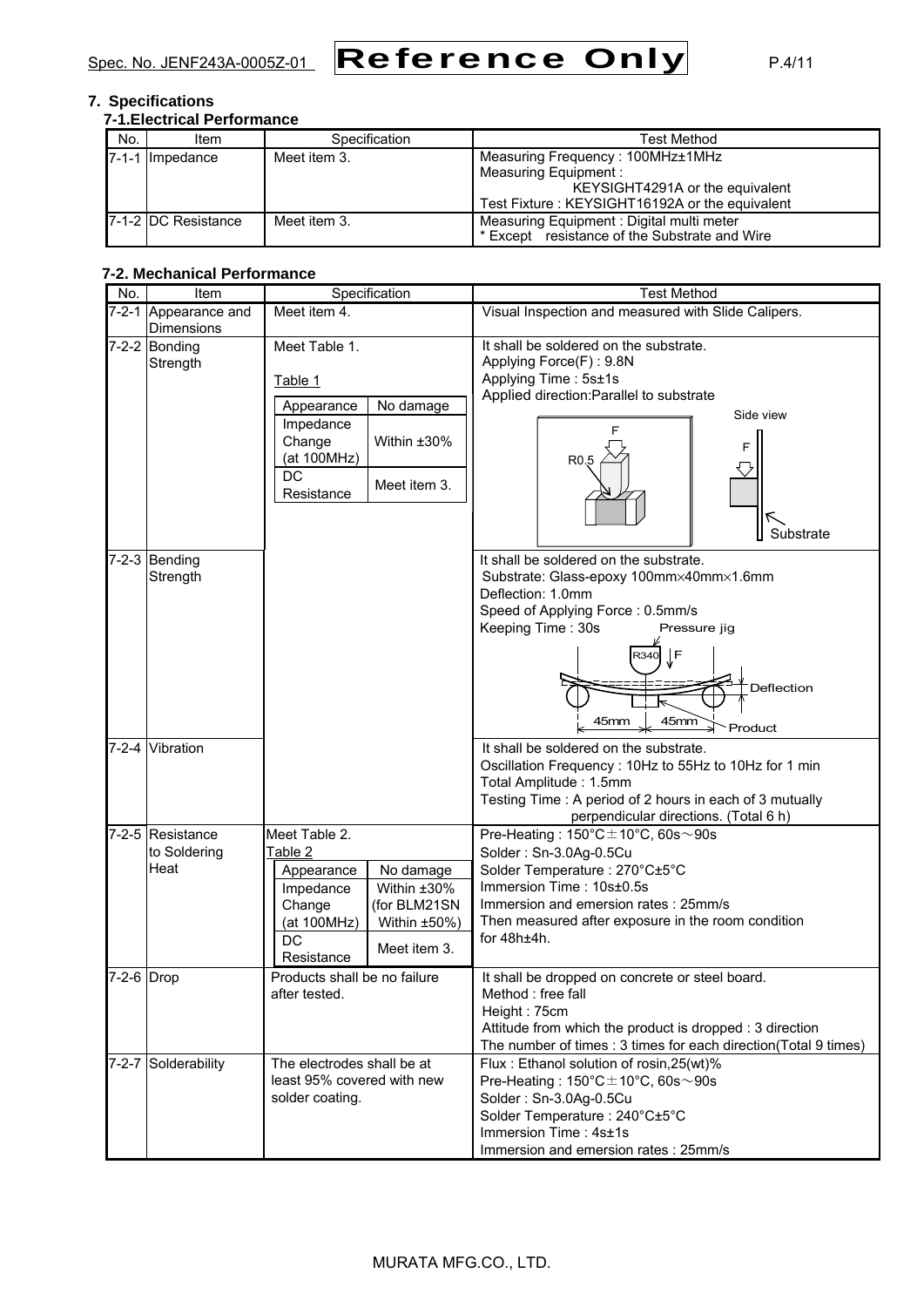

# **7-3. Environmental Performance**

It shall be soldered on the substrate.

| No.         | ltem            | Specification | Test Method                                                    |
|-------------|-----------------|---------------|----------------------------------------------------------------|
| $7 - 3 - 1$ | Temperature     | Meet Table 2. | 1 cycle :1 step : -55 °C(+0 °C,-3 °C) / 30min $\pm$ 3min       |
|             | Cycle           |               | 2 step: Ordinary temp. / 10min to 15min                        |
|             |                 |               | 3 step: +125 °C(+3 °C,-0 °C) / 30min±3min                      |
|             |                 |               | 4 step: Ordinary temp. / 10min to 15min                        |
|             |                 |               | Total of 100 cycles                                            |
|             |                 |               | Then measured after exposure in the room condition for 48h±4h. |
|             | 7-3-2 Humidity  |               | Temperature : 40°C±2°C                                         |
|             |                 |               | Humidity: $90\%(RH)$ to $95\%(RH)$                             |
|             |                 |               | Time: 1000h(+48h,-0h)                                          |
|             |                 |               | Then measured after exposure in the room condition for 48h±4h. |
|             | 7-3-3 Heat Life |               | Temperature: 125°C±3°C                                         |
|             |                 |               | (in case of Rated current is more than 1A,                     |
|             |                 |               | do the test at : $+85 \degree C \pm 3 \degree C$ )             |
|             |                 |               | Applying Current: Rated Current                                |
|             |                 |               | Time: 1000h(+48h,-0h)                                          |
|             |                 |               | Then measured after exposure in the room condition for 48h±4h. |
| 7-3-4 Cold  |                 |               | Temperature : -55°C±2°C                                        |
|             | Resistance      |               | Time : 1000h(+48h,-0h)                                         |
|             |                 |               | Then measured after exposure in the room condition for 48h±4h. |

#### **8. Specification of Packaging 8-1. Appearance and Dimensions**

|                                                      |                                          | Appearance and Dimensions |                                                                                                                                                                                                                              |  |  |  |
|------------------------------------------------------|------------------------------------------|---------------------------|------------------------------------------------------------------------------------------------------------------------------------------------------------------------------------------------------------------------------|--|--|--|
| Part Number                                          | <b>Type</b>                              | a                         |                                                                                                                                                                                                                              |  |  |  |
| <b>BLM21</b><br>except<br>21BD222SN1L<br>21BD272SN1L | 8 <sub>mm</sub><br>wide<br>Paper<br>tape | 1.1<br>max.               | Plastic Tape<br>$2.0 + 0.05$<br>$.75 \pm 0.$<br>$\phi$ 1.5 $^{+0.1}_{-0}$<br>$0.2 \pm 0.1$ $\stackrel{a}{\leftrightarrow}$<br>4.0±0.1 4.0±0.1<br>Paper Tape<br>æ<br>$.5 + 0.05$<br>0 ± 0.3                                   |  |  |  |
| BLM21BD222SN1L<br>BLM21BD272SN1L                     | 8mm-<br>wide<br>Plastic<br>tape          | 1.3<br>±0.1               | ↽.<br>$2.25 \pm 0.$<br>ຕ√<br>'⇔<br>⇤<br>$1.45 + 0.1$<br>a<br>Direction of feed<br>There are holes in the cavity<br>of the Plastic tape $\phi$ 1.0 $^{+0.3}_{-0}$<br>*Dimension of the Cavity is measured at the bottom side. |  |  |  |

(in mm)

|               | Paper tape                                                                                   | Plastic tape                                    |  |  |  |
|---------------|----------------------------------------------------------------------------------------------|-------------------------------------------------|--|--|--|
| Taping        | Products shall be packaged in the cavity of the base                                         | Products shall be packaged in the each embossed |  |  |  |
|               | tape of 8mm-wide, 4mm-pitch continuously and                                                 | cavity of 8mm-wide, 4mm-pitch plastic tape      |  |  |  |
|               | sealed by top tape and bottom tape.                                                          | continuously and sealed by cover tape.          |  |  |  |
| Sprocket hole | The sprocket holes are to the right as the tape is pulled toward the user.                   |                                                 |  |  |  |
| Spliced point | The base tape and top tape have no spliced point.                                            | The cover tape has no spliced point.            |  |  |  |
| Cavity        | There shall not be burr in the cavity.                                                       |                                                 |  |  |  |
| Missing       | Missing components number within 0.1% of the number per reel or 1 pc., whichever is greater, |                                                 |  |  |  |
| components    | and are not continuous. The specified quantity per reel is kept.                             |                                                 |  |  |  |
| number        |                                                                                              |                                                 |  |  |  |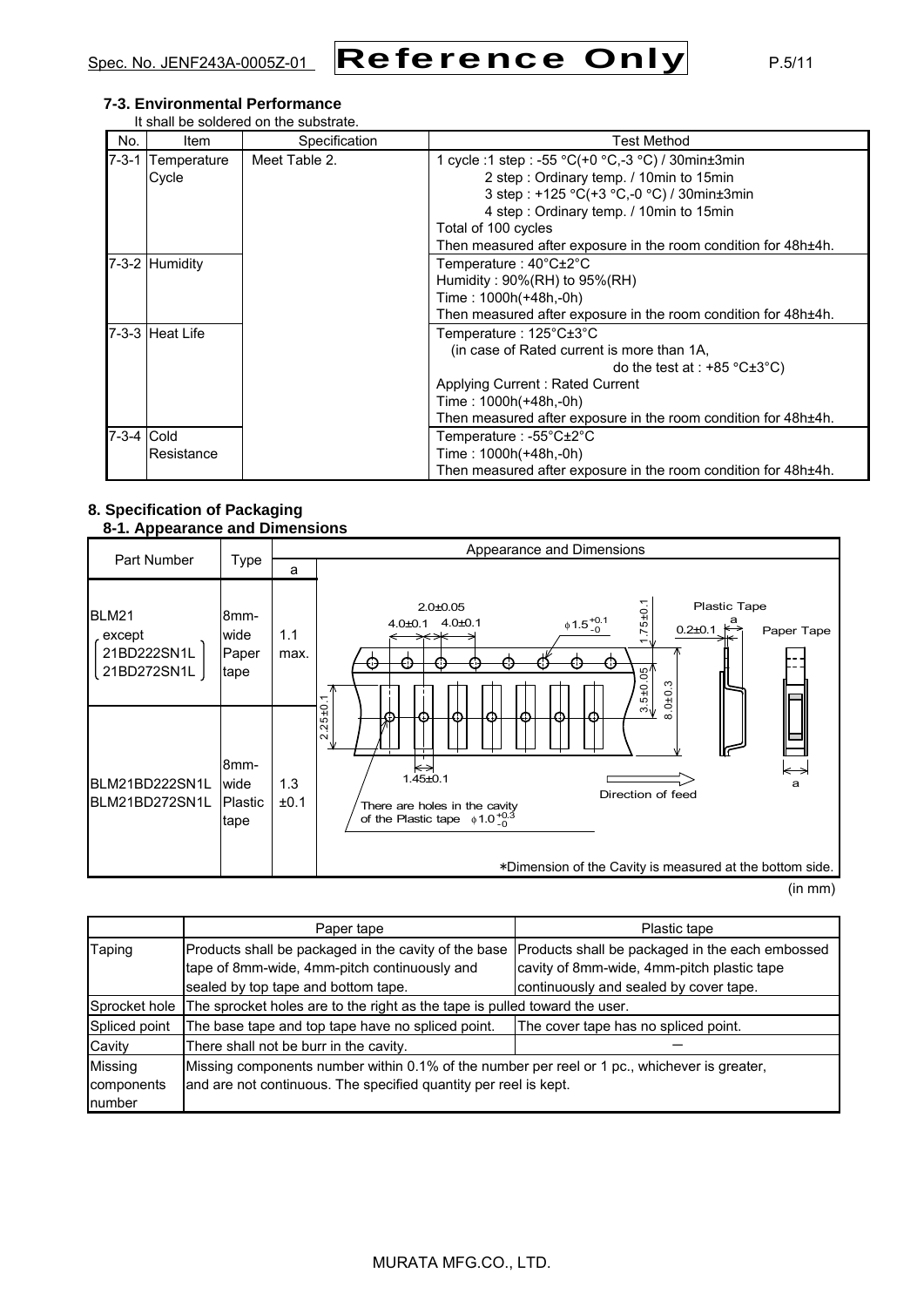#### **8-2. Tape Strength**

(1) Pull Strength

| Paper tape   | Top tape<br>Bottom tape | 5N min.    |
|--------------|-------------------------|------------|
|              | Plastic tape            | 5N min.    |
| Plastic tape | Cover tape              | $10N$ min. |

(2) Peeling off force of Top tape・Cover tape

| Speed of Peeling off |              | 300mm/min        |  |  |
|----------------------|--------------|------------------|--|--|
| Peeling off force *  | Paper tape   | $0.1N$ to $0.6N$ |  |  |
|                      | Plastic tape | $0.2N$ to $0.7N$ |  |  |
|                      |              |                  |  |  |

\* Minimum value is typical.

• Case of Paper tape • Case of Plastic tape



# **8-3. Taping Condition**

(1) Standard quantity per reel

| vpe ⊺                                 | Quantity per 180mm reel |
|---------------------------------------|-------------------------|
| BLM21(except 21BD222SN1L/21BD272SN1L) | 4000 pcs. / reel        |
| BLM21BD222SN1L/BLM21BD272SN1L         | 3000 pcs. / reel        |

(2) There shall be leader-tape (cover tape/top tape and empty tape ) and trailer- tape(empty tape) as follows.

(3) On paper tape, the top tape and the base tape shall not be adhered at the tip of the empty leader tape for more than 5 pitch.

(4) Marking for reel

The following items shall be marked on a label and the label is stuck on the reel.

(Customer part number, MURATA part number, Inspection number(∗1) , RoHS marking(∗2), Quantity, etc) ∗1) « Expression of Inspection No. » □□ OOOO ×××

| (1) Factory Code               |                                          | (1)                |                             | (3) |                                                                                 |
|--------------------------------|------------------------------------------|--------------------|-----------------------------|-----|---------------------------------------------------------------------------------|
| $(2)$ Date                     | First digit                              |                    | : Year / Last digit of year |     |                                                                                 |
|                                | Second digit<br>Third, Fourth digit: Day |                    |                             |     | : Month / Jan. to Sep. $\rightarrow$ 1 to 9, Oct. to Dec. $\rightarrow$ O, N, D |
| (3) Serial No.                 |                                          |                    |                             |     |                                                                                 |
| « Expression of RoHS marking » |                                          | $ROHS - Y(\Delta)$ | (1) (2)                     |     |                                                                                 |

∗2) « Expression of RoHS marking »

(1) RoHS regulation conformity parts.

(2) MURATA classification number

(5) Outside package

These reels shall be packed in the corrugated cardboard package and the following items shall be marked on a label and the label is stuck on the box.

(Customer name, Purchasing order number, Customer part number, MURATA part number, RoHS marking (∗2) ,Quantity, etc)

(6) Dimensions of reel and taping(leader-tape, trailer-tape)



# MURATA MFG.CO., LTD.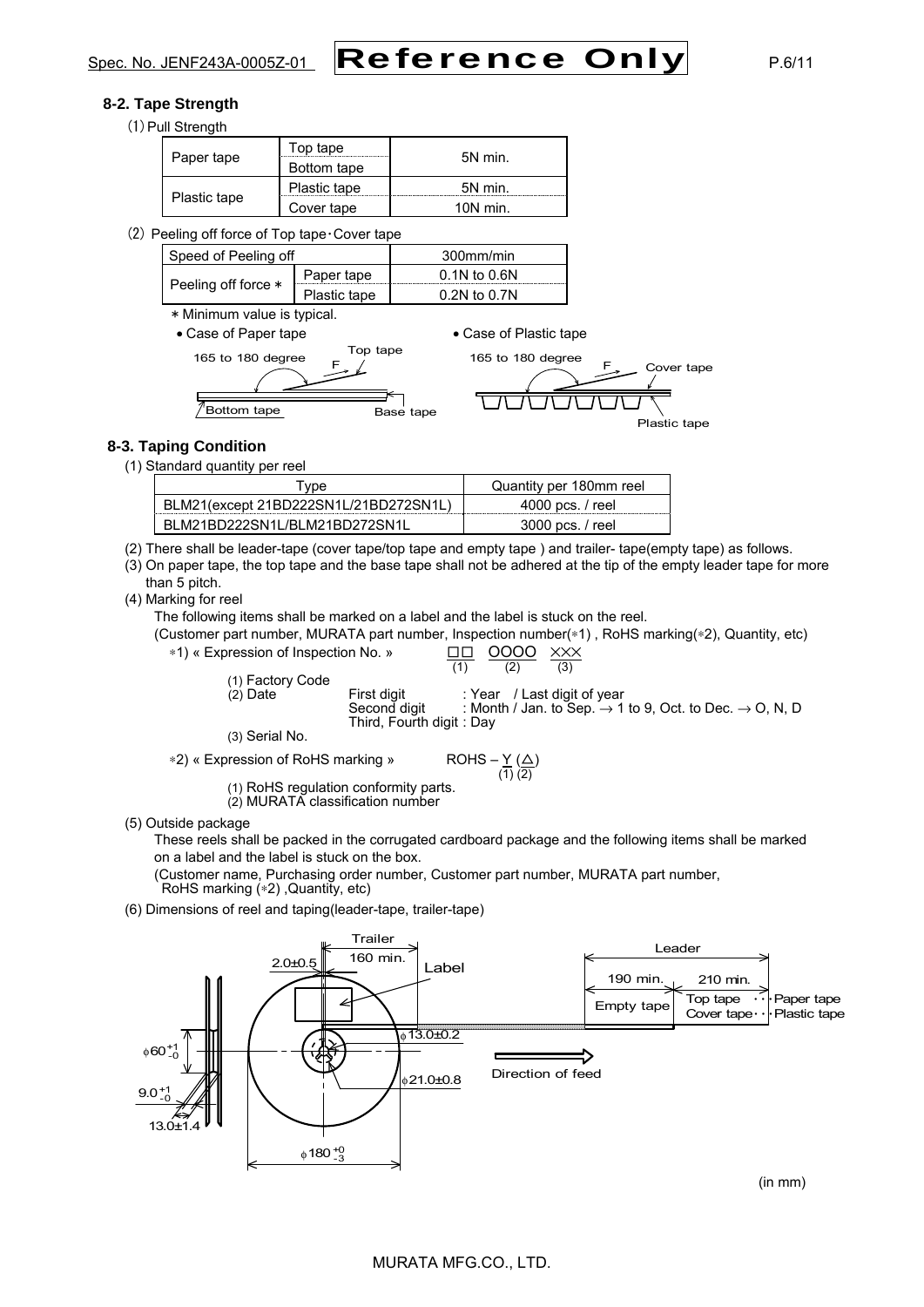

#### **8-4. Specification of Outer Case**



| <b>Outer Case Dimensions</b><br>(mm) |     |     | Standard Reel Quantity in Outer Case |        |  |
|--------------------------------------|-----|-----|--------------------------------------|--------|--|
|                                      | W   |     |                                      | (Reel) |  |
|                                      | 186 | 186 | 93                                   |        |  |
|                                      |     | .   |                                      | .      |  |

∗ Above Outer Case size is typical. It depends on a quantity of an order.

# **9.**  $\bigwedge$  **Caution**

# **9-1. Surge current**

Excessive surge current (pulse current or rush current) than specified rated current applied to the product may cause a critical failure, such as an open circuit, burnout caused by excessive temperature rise. Please contact us in advance in case of applying the surge current.

#### **9-2. Limitation of Applications**

Please contact us before using our products for the applications listed below which require especially high reliability for the prevention of defects which might directly cause damage to the third party's life, body or property.

- 
- 
- 
- (4) Power plant control equipment (9) Data-processing equipment
- 
- (1) Aircraft equipment (6) Disaster prevention / crime prevention equipment
- (2) Aerospace equipment (7) Traffic signal equipment
- (3) Undersea equipment (8) Transportation equipment (trains,ships,etc.)
	-
- (5) Medical equipment (10) Applications of similar complexity and /or reliability requirements to the applications listed in the above

#### **10. Notice**

This product is designed for solder mounting.

Please consult us in advance for applying other mounting method such as conductive adhesive.

#### **10-1. Land pattern designing**

- Standard land dimensions
- < BLM21 series(except BLM21PG/BLM21S type) >



Soldering a b c Flow | 1.1 | 3.5 | 0.95 Reflow 1.2 2.4 1.25

(in mm)

**Rated** 

|  | < For BLM21PG/BLM21S type > |  |
|--|-----------------------------|--|
|  |                             |  |



| Type    | Current   |            |                   | and dimension d |  |
|---------|-----------|------------|-------------------|-----------------|--|
|         | (A)       | $18 \mu m$ | 35 <sub>µ</sub> m | 70µm            |  |
|         | 1.5       | 1.25       | 1.25              | 1.25            |  |
| BLM21PG |           | 1.25       | 1.25              | 1.25            |  |
|         | $3 - 4$   | 2.4        | 1.25              | 1.25            |  |
|         | հ         | 6.4        | 3.3               | 1.65            |  |
| BLM21S  | $1 - 8.5$ |            | 6.8               | 3.4             |  |
|         |           |            |                   |                 |  |

(in mm)

Land pad thickness

| Soldering | а |     |  |
|-----------|---|-----|--|
| Flow      |   | 5.ر |  |
| Reflow    |   |     |  |

(in mm)

 \*The excessive heat by land pads may cause deterioration at joint of products with substrate.

# MURATA MFG.CO., LTD.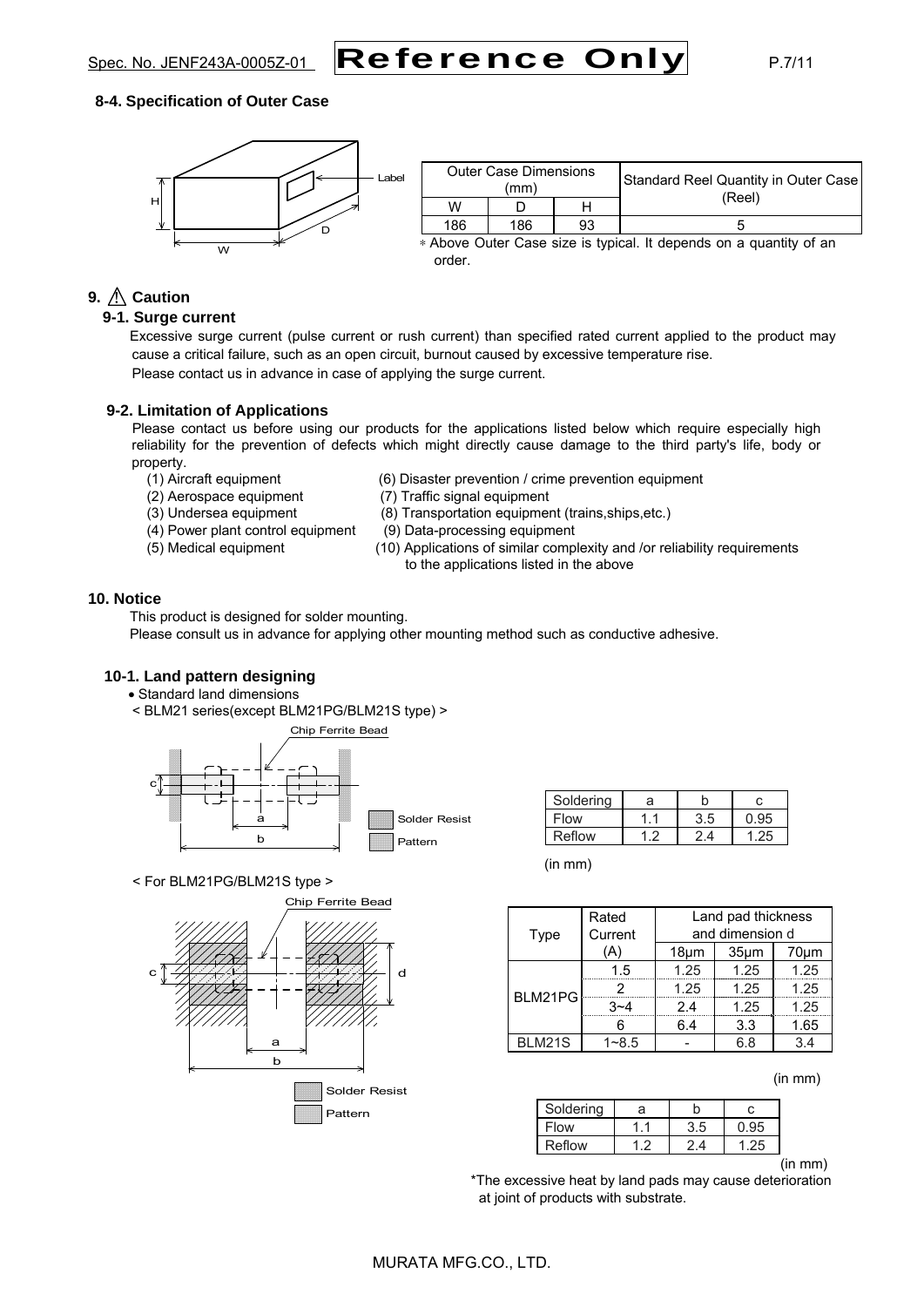# Spec. No. JENF243A-0005Z-01 Reference Only P.8/11

#### **10-2. Soldering Conditions**

Products can be applied to reflow and flow soldering.

| (1) Flux, Solder |                                                                                              |
|------------------|----------------------------------------------------------------------------------------------|
| <b>Flux</b>      | Use rosin-based flux, but not highly acidic flux (with chlorine content exceeding 0.2(wt)%.) |
|                  | Do not use water-soluble flux.                                                               |
| Solder           | Use Sn-3.0Ag-0.5Cu solder                                                                    |
|                  | Standard thickness of solder paste: 100 $\mu$ m to 200 $\mu$ m                               |

(2) Soldering conditions

• Pre-heating should be in such a way that the temperature difference between solder and ferrite surface is limited to 150℃ max. Also cooling into solvent after soldering should be in such a way that the temperature difference is limited to 100℃ max.

Insufficient pre-heating may cause cracks on the ferrite, resulting in the deterioration of product quality.

- Standard soldering profile and the limit soldering profile is as follows.
- The excessive limit soldering conditions may cause leaching of the electrode and / or resulting in the deterioration of product quality.
- (3) soldering profile

□Flow soldering profile



□Reflow soldering profile



|                  | <b>Standard Profile</b>                                               | Limit Profile        |
|------------------|-----------------------------------------------------------------------|----------------------|
| Pre-heating      | $150 \sim 180^{\circ}$ C. $90s \pm 30s$                               |                      |
| Heating          | above $220^{\circ}$ C, $30s \sim 60s$ above $230^{\circ}$ C, 60s max. |                      |
| Peak temperature | $245 \pm 3^{\circ}$ C                                                 | $260^{\circ}$ C, 10s |
| Cycle of reflow  | 2 times                                                               | 2 times              |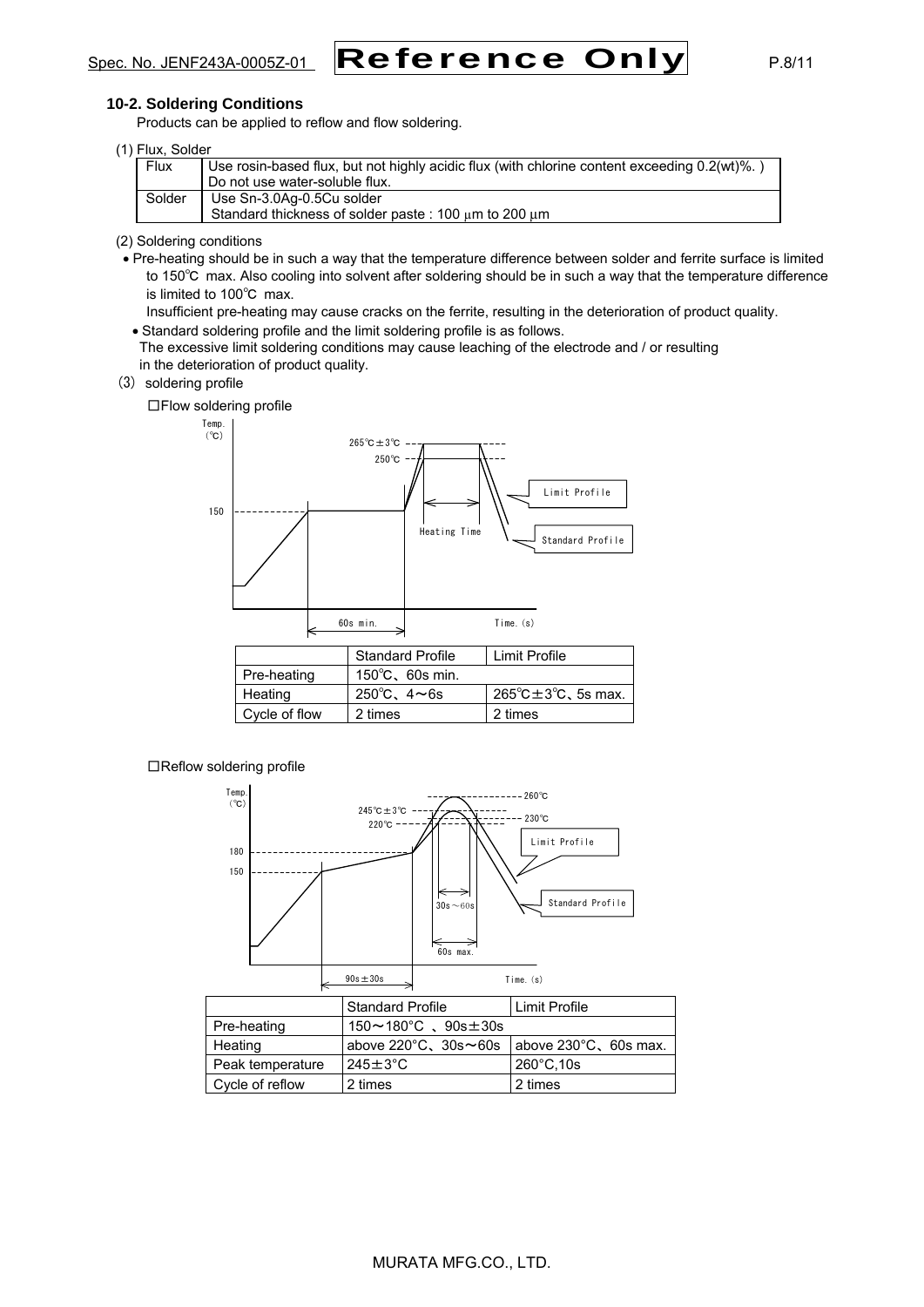

#### **10-3. Reworking with soldering iron**

- Pre-heating: 150°C, 1 min Soldering iron output: 80W max.
	-
- Tip temperature:  $350^{\circ}$ C max. Tip diameter:  $\phi$  3mm max.
- Soldering time : 3(+1,-0) seconds. Times : 2times max.

Note :Do not directly touch the products with the tip of the soldering iron in order to prevent the crack on the ferrite material due to the thermal shock.

#### **10-4. Solder Volume**

Solder shall be used not to be exceed as shown below.



1/3T≦t≦T (T:Chip thickness)

Accordingly increasing the solder volume, the mechanical stress to product is also increased. Exceeding solder volume may cause the failure of mechanical or electrical performance.

#### **10-5. Attention regarding P.C.B. bending**

The following shall be considered when designing and laying out P.C.B.'s.

(1) P.C.B. shall be designed so that products are not subjected to the mechanical stress for board warpage. <Products direction>



Products shall be located in the sideways direction (Length:a<br/>>b) to the mechanical stress.

(2) Components location on P.C.B. separation.

It is effective to implement the following measures, to reduce stress in separating the board. It is best to implement all of the following three measures; however, implement as many measures as possible to reduce stress.

| <b>Contents of Measures</b>                                                                | Stress Level        |
|--------------------------------------------------------------------------------------------|---------------------|
| (1) Turn the mounting direction of the component parallel to the board separation surface. | A > D <sup>*1</sup> |
| (2) Add slits in the board separation part.                                                | A > B               |
| (3) Keep the mounting position of the component away from the board separation surface.    | A > C               |



\*1 A > D is valid when stress is added vertically to the perforation as with Hand Separation. If a Cutting Disc is used, stress will be diagonal to the PCB, therefore  $A > D$  is invalid.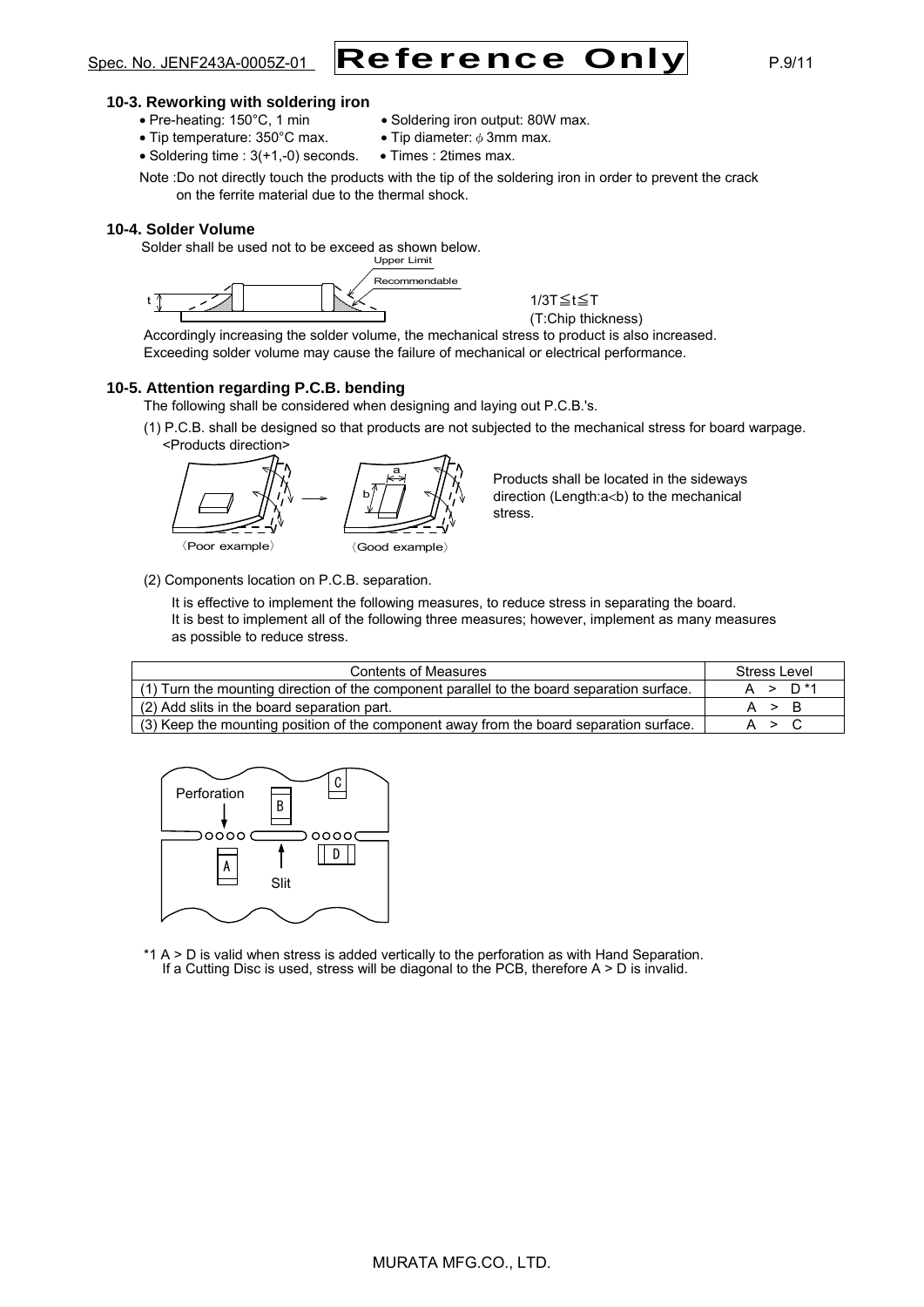

#### (3) Mounting Components Near Screw Holes

When a component is mounted near a screw hole, it may be affected by the board deflection that occurs during the tightening of the screw. Mount the component in a position as far away from the screw holes as possible.



#### **10-6. Mounting density**

Add special attention to radiating heat of products when mounting the inductor near the products with heating. The excessive heat by other products may cause deterioration at joint of this product with substrate.

#### **10-7. Operating Environment**

Do not use this product under the following environmental conditions, on deterioration of the Insulation Resistance of the Ferrite material and/or corrosion of Inner Electrode may result from the use.

- (1) in the corrodible atmosphere such as acidic gases, alkaline gases, chlorine, sulfur gases, organic gases and etc (the sea breeze, Cl2, H2S, NH3, SO2, NO2,etc)
	- (2) in the atmosphere where liquid such as organic solvent, may splash on the products.
	- (3) in the atmosphere where the temperature / humidity changes rapidly and it is easy to dew.

#### **10-8. Resin coating**

The impedance value may change and/or it may affect on the product's performance due to high cure-stress of resin to be used for coating / molding products. So please pay your careful attention when you select resin. In prior to use, please make the reliability evaluation with the product mounted in your application set.

#### **10-9. Cleaning Conditions**

Products shall be cleaned on the following conditions.

- (1) Cleaning temperature shall be limited to 60°C max. (40°C max. for IPA.)
- (2) Ultrasonic cleaning shall comply with the following conditions, avoiding the resonance phenomenon at the mounted products and P.C.B.
	- Power:20W/ $\ell$  max. Frequency:28kHz to 40kHz Time:5 min max.
- (3) Cleaner
	- 1.Alternative cleaner
	- •Isopropyl alcohol (IPA)
	- 2.Aqueous agent
		- •PINE ALPHA ST-100S
- (4) There shall be no residual flux and residual cleaner after cleaning.

 In the case of using aqueous agent, products shall be dried completely after rinse with de-ionized water in order to remove the cleaner.

(5) Other cleaning

Please contact us.

#### **10-10. Handling of a substrate**

After mounting products on a substrate, do not apply any stress to the product caused by bending or twisting to the substrate when cropping the substrate, inserting and removing a connector from the substrate or tightening screw to the substrate.

Excessive mechanical stress may cause cracking in the product.

| $\cdots$<br>æ | W١ |
|---------------|----|
|---------------|----|